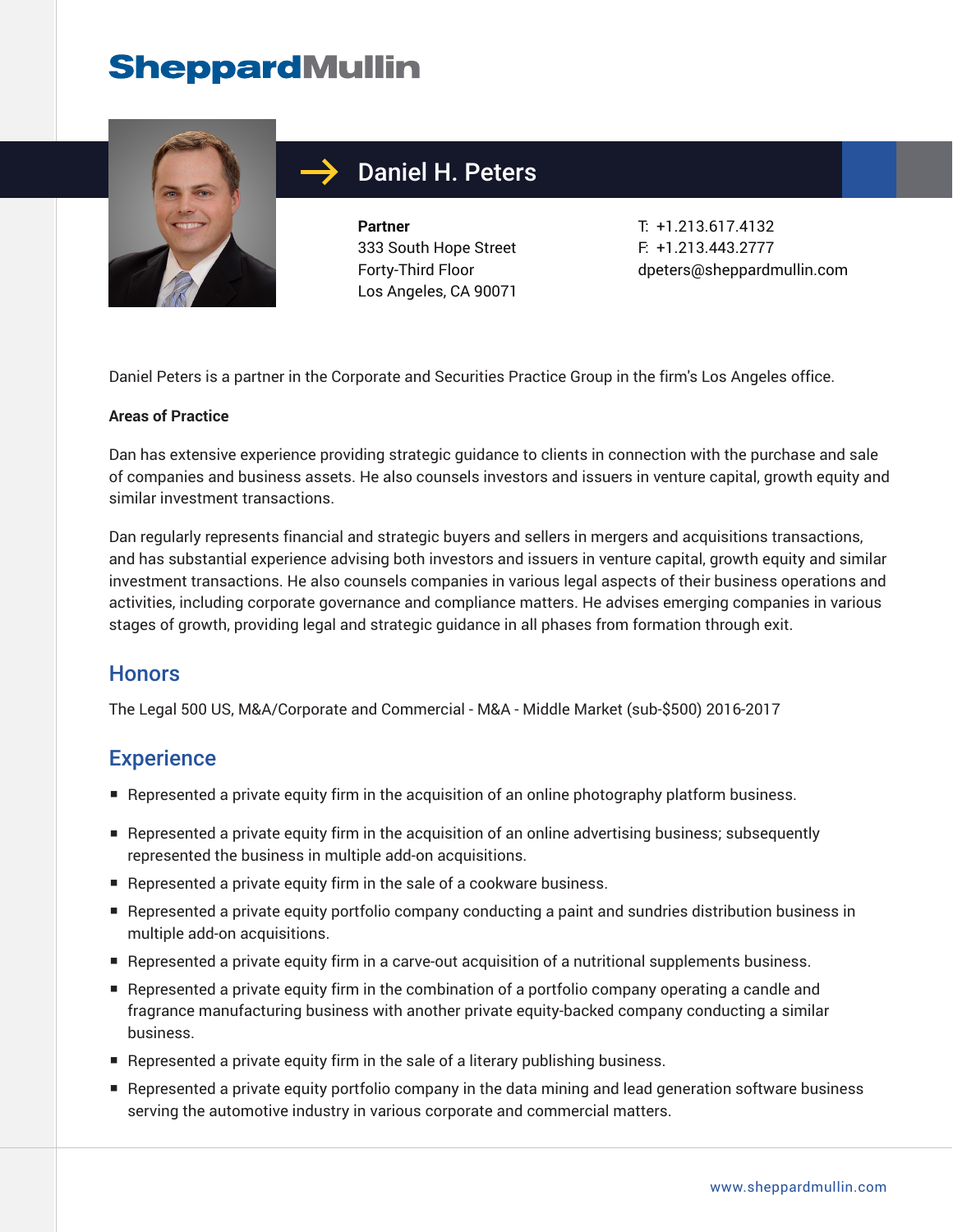- Represented a venture-backed renewable energy company in various corporate and financial transactions.
- Represented a leading national provider of title insurance and real estate services in:
	- the acquisition of real estate tax service and flood hazard certification businesses;
	- the acquisition of a publicly traded provider of employee screening services;
	- the acquisition of a publicly traded provider of credit automation software and services;
	- the acquisition of a minority stake in a now-publicly traded provider of information solutions for the residential mortgage industry;
	- a joint venture with one of the largest title insurance groups in the United States to create an advanced title information delivery system;
	- a joint venture combining a real estate information services business with the regional operations of a real estate title search company;
	- joint ventures with several national financial institutions to provide real estate title insurance products and appraisal and settlement closing services; and
	- numerous acquisitions of and investments in local, regional and national title insurance underwriters and agencies.
- Represented a manufacturer of dental devices in the sale of a controlling interest to a Japanese chemical company.
- Represented a leading provider of consumer, financial and property information, analytics and services in:
	- the acquisition of a credit reporting business from a major financial institution;
	- the acquisition of a home price index business;
	- the acquisition of a supplier of geospatial property data and analytics;
	- the acquisition of a venture-backed provider of collaborative cloud computing applications and architecture to the financial services industry;
	- the acquisition of a leading online real estate-owned auction site;
	- a joint venture with a residential mortgage financing corporation to provide real estate title insurance products and appraisal and settlement closing services; and
	- the acquisition of a minority interest in a California-based provider of real estate services for banks and other sellers of foreclosed residential properties.
- Represented a virtual reality content provider in various corporate governance and finance matters.
- Represented a producer of unscripted television programming in its sale to a UK-based media company.
- Represented a provider of property appraisal services in the sale of its title insurance operations.
- Represented a British multinational diversified technology and engineering company in:
	- the acquisition by its aerospace division of a manufacturer of equipment for use in mid-air refueling systems;
	- the sale by its detection unit of a Germany-based biometrics division to, and acquisition of a minority stake in, a Florida-based biometrics company; and
	- the negotiation and implementation of a manufacturing outsourcing arrangement in Mexico for its specialty engineering division with a premier administrative services provider.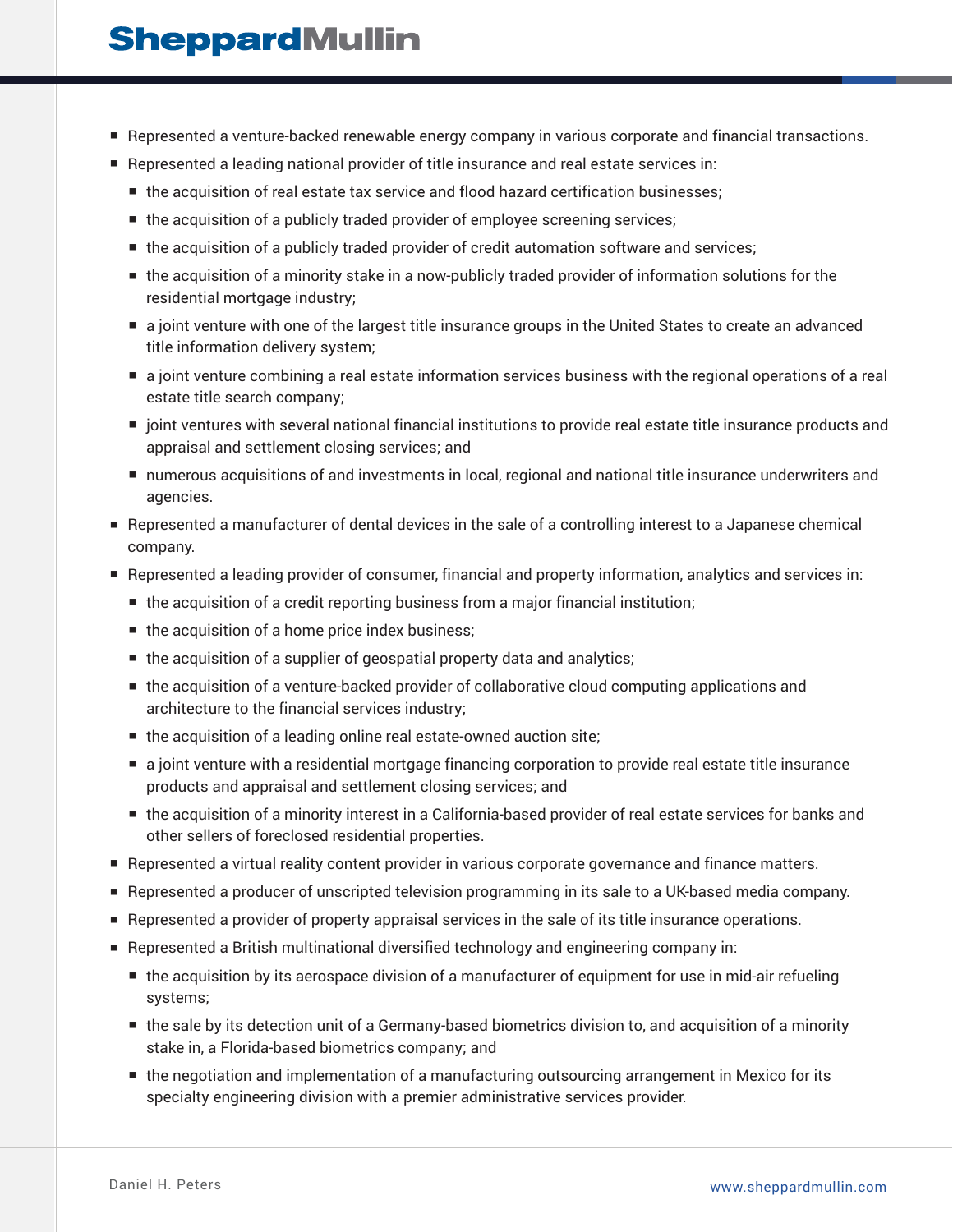- Represented a producer of window mannequins headquartered in France in its acquisition of a Californiabased mannequin manufacturer.
- Represented the management group of a California-based aircraft leasing and management company in its buyout of the aircraft leasing business of a preeminent arranger of aircraft financing transactions.
- Represented a producer of intermediate chemicals and specialty resins in Asia in its proposed acquisition of a petrochemical plant in Puerto Rico.
- Represented an action sports footwear and clothing company based in California in the sale of a division and related restructuring matters.
- Represented a diversified Mexican industrial company in its acquisition of various steel plants in California and the Pacific Northwest.
- Represented a global provider of systems and services to the aerospace industry in its acquisition of a California-based provider of telemetry, tracking and control services for space operations.
- Represented one of Japan's largest over-the-counter medicine providers in its acquisition of a group of companies operating in the same sector in Mexico and the United States.
- Represented the shareholders of a high-end carpet and rug maker based in California in the sale of the company to a Tennessee-based manufacturer of floor coverings.
- Represented a global risk management solutions provider in its acquisition of a Web-based property management software firm based in Maryland.
- Represented a venture-backed provider of direct-to-consumer mobile content in its proposed acquisition of a provider of access to on-demand book libraries.
- Represented a diversified offshore company in connection with a public-private joint venture to launch a national flag air carrier in Asia.
- Represented a content aggregator based in Asia in connection with its joint venture with several media producers and a multinational technology company to provide video-on-demand content for regional distribution.
- Represented an offshore sovereign wealth fund in its proposed joint venture with a major global hotel operator to acquire a landmark hotel property in California.
- Represented a major international financial services company in its entry into a joint venture for the purpose of standardizing a specification for payment acceptance devices.
- Represented an offshore venture capital firm in connection with various investments in the United States.
- Represented an offshore manufacturer of solar energy equipment in its investment in a California-based solar company.
- Pro bono representation of a non-governmental organization sponsored by a coalition of leading technology companies, nonprofit organizations and universities, formed to prevent Internet censorship and protect the Internet privacy rights of individuals, in connection with its formation and organization.
- Represented a customer management and outsourcing solutions company headquartered in California in connection with a secured credit facility arranged by a large national bank.
- Represented a UK-based automotive retail company in connection with loan facilities arranged by multinational banking and financial services companies.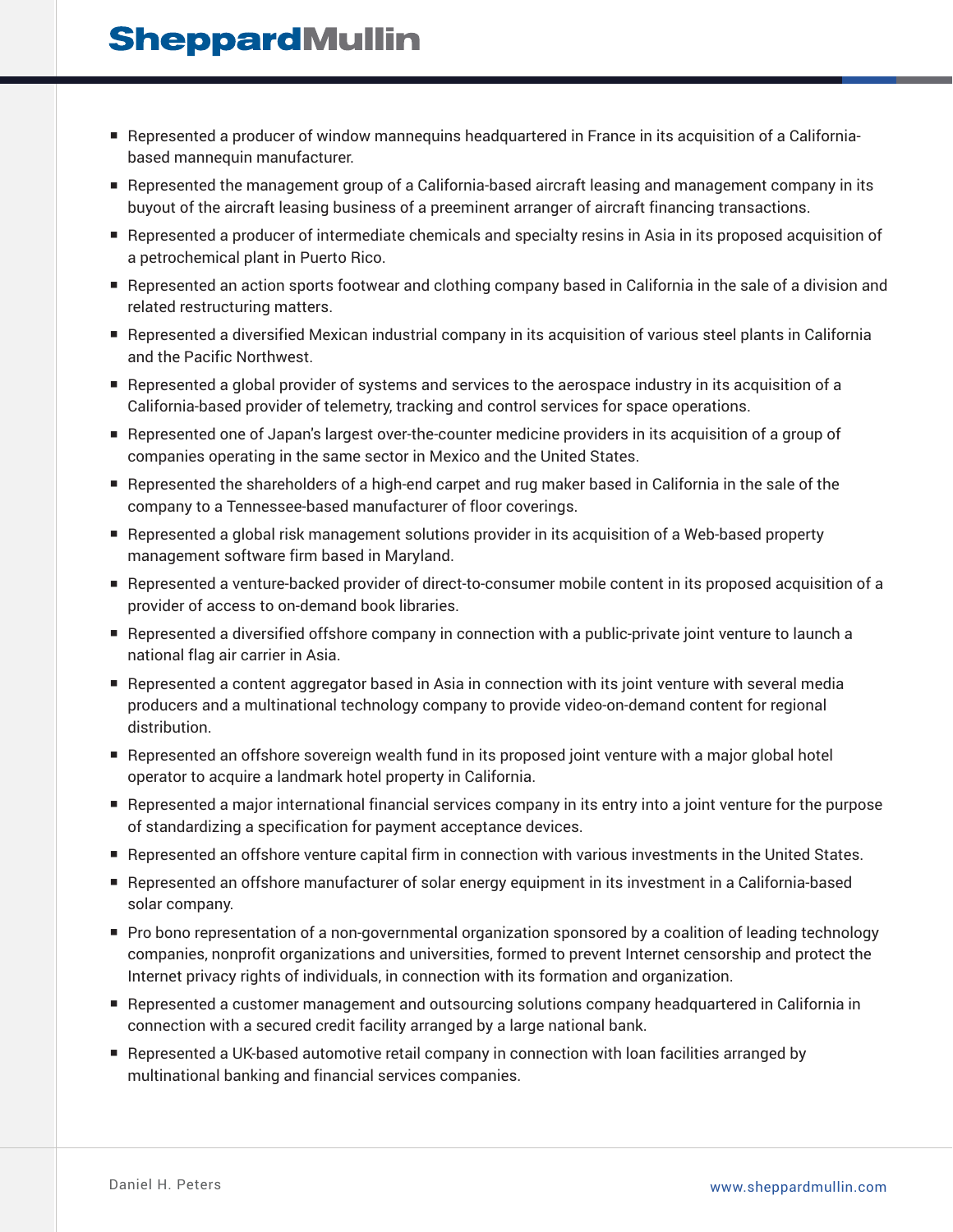- Represented a large international financial institution in connection with various credit and liquidity facilities supporting public finance transactions.
- Represented lessors in various equipment finance transactions involving commercial aircraft.
- Represented an apparel company based in Russia in connection with its expansion into the United States.
- Represented an architectural firm based in London in its engagement to design a multinational technology company's new corporate campus in California.
- Represented a California-based company producing and marketing ready-to-drink beverages with its startup and capital raising.
- Represented a government-owned telecommunications company in Asia in the establishment of a presence in the United States.

### **Memberships**

Member, Mergers and Acquisitions Committee – Business Law Section, American Bar Association

#### **Practices**

Corporate Mergers and Acquisitions Private Equity Emerging Company & Venture Capital Family Owned, Closely-Held Businesses and Family Offices Joint Ventures and Strategic Alliances Technology Transactions

#### **Industries**

Emerging Company & Venture Capital Entertainment, Technology and Advertising Esports & Games Financial Services Insurance

### **Education**

J.D., University of California, Berkeley, 1997 B.B.A., Loyola Marymount University, 1992